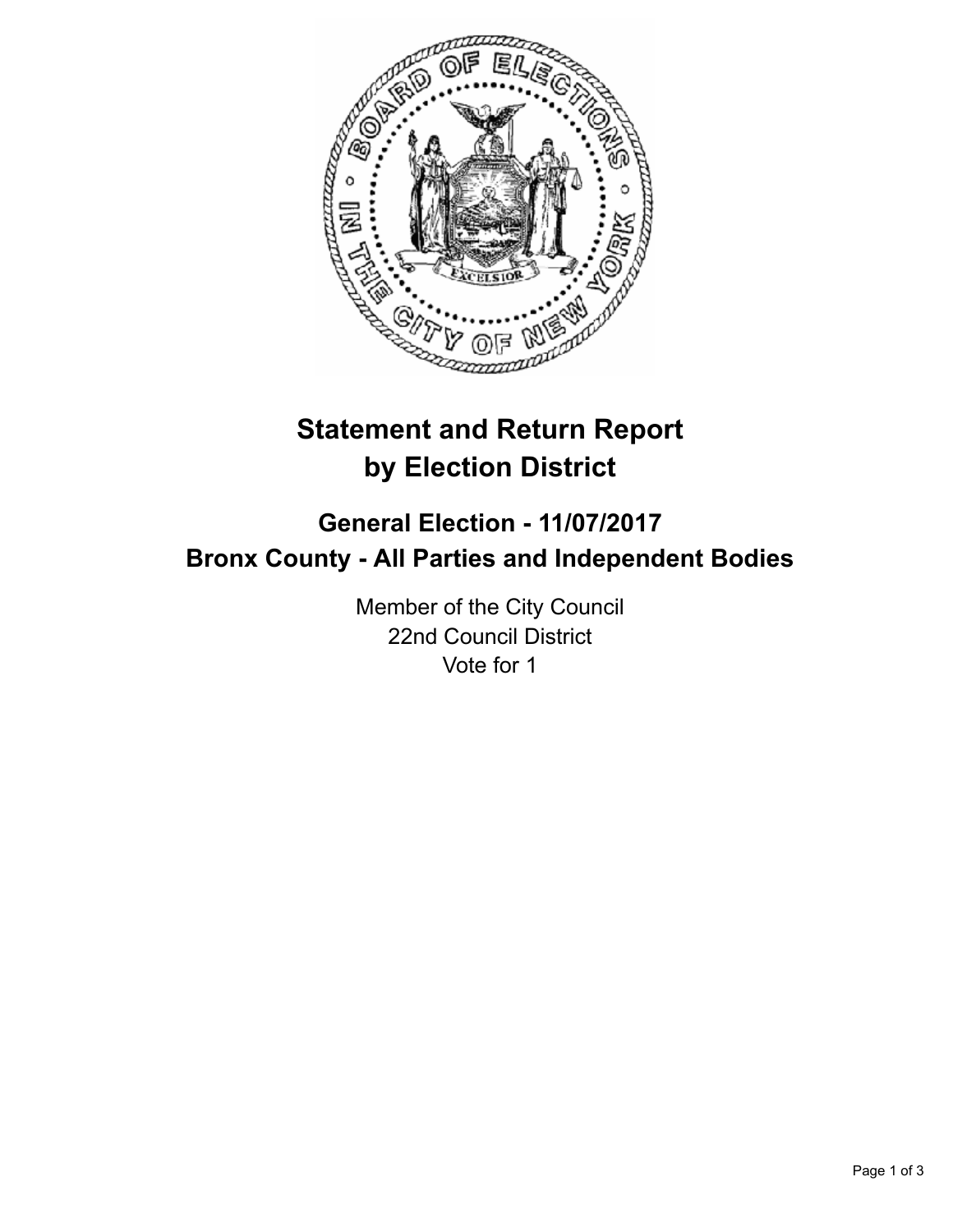

## **035/85**

| <b>PUBLIC COUNTER</b>                                    | $\Omega$ |
|----------------------------------------------------------|----------|
| <b>MANUALLY COUNTED EMERGENCY</b>                        | 0        |
| ABSENTEE / MILITARY                                      | 0        |
| AFFIDAVIT                                                | 0        |
| <b>Total Ballots</b>                                     | 0        |
| Less - Inapplicable Federal/Special Presidential Ballots | 0        |
| <b>Total Applicable Ballots</b>                          | 0        |
| COSTA G. CONSTANTINIDES (DEMOCRATIC)                     | 0        |
| COSTA G. CONSTANTINIDES (WORKING FAMILIES)               | 0        |
| KATHLEEN K. SPRINGER (DIVE IN)                           | 0        |
| <b>Total Votes</b>                                       | 0        |

### **073/85**

| <b>Total Votes</b>                                       | $\mathbf{0}$ |
|----------------------------------------------------------|--------------|
| KATHLEEN K. SPRINGER (DIVE IN)                           | 0            |
| COSTA G. CONSTANTINIDES (WORKING FAMILIES)               | $\Omega$     |
| COSTA G. CONSTANTINIDES (DEMOCRATIC)                     | $\Omega$     |
| <b>Total Applicable Ballots</b>                          | 0            |
| Less - Inapplicable Federal/Special Presidential Ballots | 0            |
| <b>Total Ballots</b>                                     | 0            |
| <b>AFFIDAVIT</b>                                         | 0            |
| <b>ABSENTEE / MILITARY</b>                               | 0            |
| <b>MANUALLY COUNTED EMERGENCY</b>                        | 0            |
| <b>PUBLIC COUNTER</b>                                    | 0            |

### **079/85**

| <b>PUBLIC COUNTER</b>                                    | 0 |
|----------------------------------------------------------|---|
| <b>MANUALLY COUNTED EMERGENCY</b>                        | 0 |
| ABSENTEE / MILITARY                                      | 0 |
| AFFIDAVIT                                                | 0 |
| <b>Total Ballots</b>                                     | 0 |
| Less - Inapplicable Federal/Special Presidential Ballots | 0 |
| <b>Total Applicable Ballots</b>                          | 0 |
| COSTA G. CONSTANTINIDES (DEMOCRATIC)                     | 0 |
| COSTA G. CONSTANTINIDES (WORKING FAMILIES)               | 0 |
| KATHLEEN K. SPRINGER (DIVE IN)                           | 0 |
| <b>Total Votes</b>                                       | 0 |
|                                                          |   |